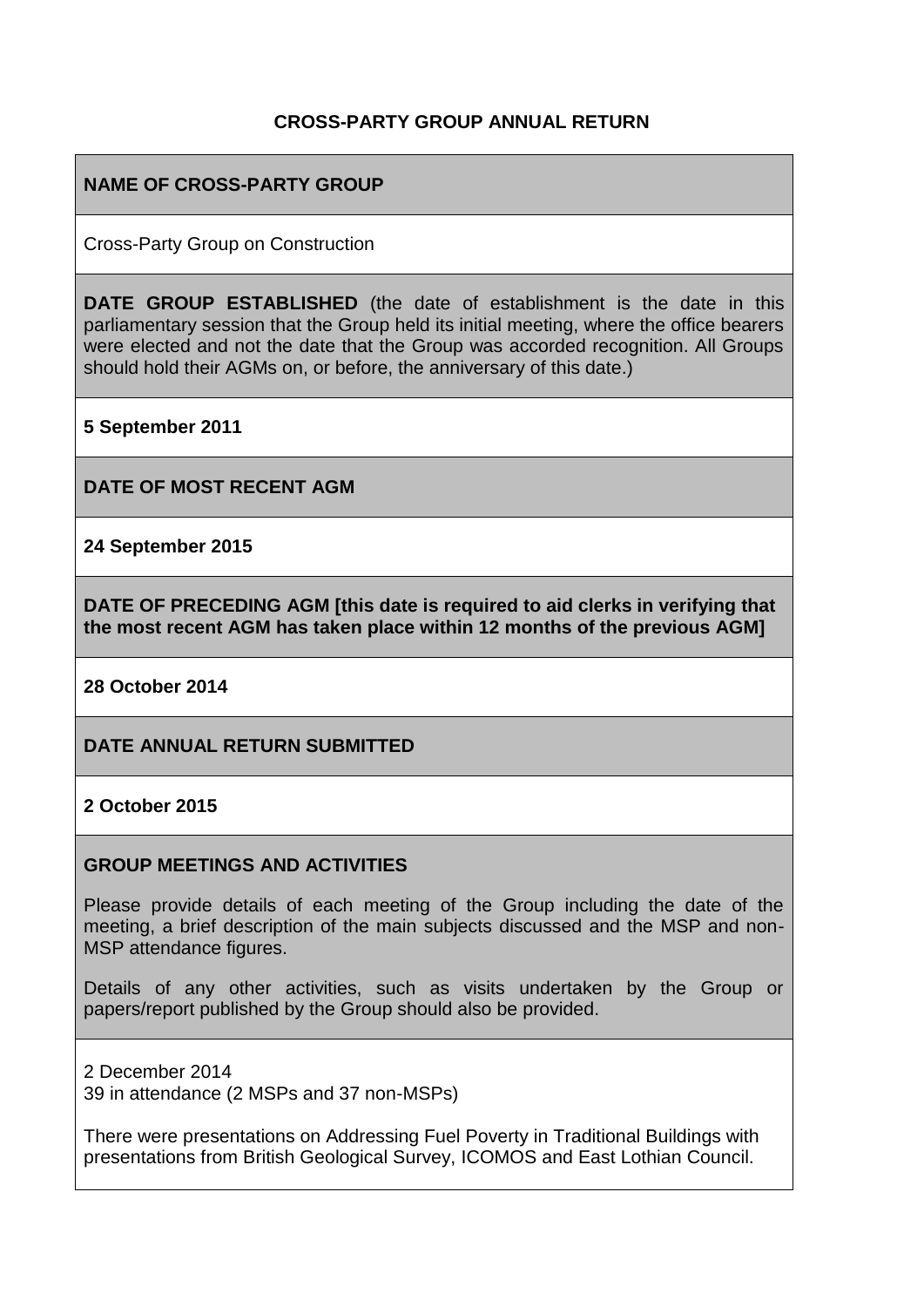2 June 2015 11 in attendance (2 MSPs and 9 non-MSPs)

There was a presentation on the Construction Scotland Innovation Centre.

24 September 2015 21 in attendance (3 MSPs and 18 non-MSPs)

There was a presentation on Health and Safety in the Construction Industry by the Health and Safety Executive.

# **MSP MEMBERS OF THE GROUP**

Please provide names and party designation of all MSP members of the Group.

Nigel Don (Scottish National Party)

Margaret McCulloch (Scottish Labour)

Alex Johnstone (Scottish Conservative & Unionist Party)

[Christina McKelvie](http://www.scottish.parliament.uk/msps/currentmsps/Christina-McKelvie-MSP.aspx) (Scottish National Party)

[Elaine Murray](http://www.scottish.parliament.uk/msps/currentmsps/Elaine-Murray-MSP.aspx) (Scottish Labour)

[Lewis Macdonald](http://www.scottish.parliament.uk/msps/currentmsps/Lewis-Macdonald-MSP.aspx) (Scottish Labour)

[Mike MacKenzie](http://www.scottish.parliament.uk/msps/currentmsps/Mike-MacKenzie-MSP.aspx) (Scottish National Party)

[Tavish Scott](http://www.scottish.parliament.uk/msps/currentmsps/Tavish-Scott-MSP.aspx) (Scottish Liberal Democrats)

### **NON-MSP MEMBERS OF THE GROUP**

For organisational members please provide only the name of the organisation, it is not necessary to provide the name(s) of individuals who may represent the organisation at meetings of the Group.

| <b>Individuals</b> |                                                                 |
|--------------------|-----------------------------------------------------------------|
| Organisations      | Scottish Contractors Group - secretary                          |
|                    | Civil Engineering Constructors Association Scotland - treasurer |
|                    | Association for Consultancy and Engineering                     |
|                    | <b>Building and Engineering Services Association</b>            |
|                    | Chartered Institute of Building                                 |
|                    | <b>Considerate Contractors Scheme</b>                           |
|                    | <b>Construction Industry Training Board</b>                     |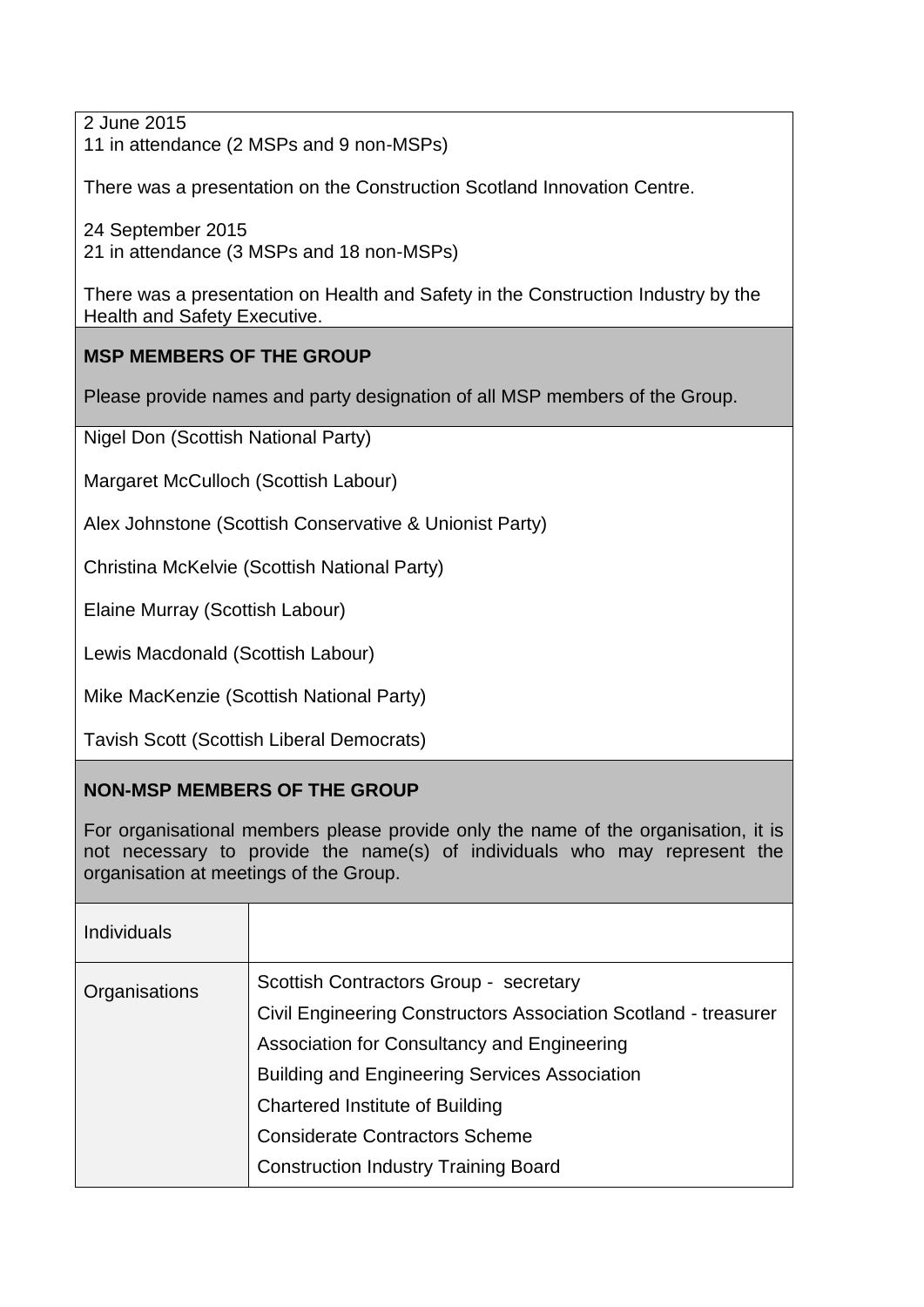| <b>Engineering Construction Industry Training Board</b>      |
|--------------------------------------------------------------|
| Forth Valley College of Further and Higher Education         |
| <b>Federation of Master Builders</b>                         |
| <b>Finishes and Interiors Sector</b>                         |
| Glass and Glazing Federation                                 |
| <b>Homes for Scotland</b>                                    |
| Institute of Civil Engineers                                 |
| <b>National Housing Building Council Scotland</b>            |
| <b>Mineral Products Association Scotland</b>                 |
| Royal Incorporation of Architects Scotland                   |
| Royal Institute of Chartered Surveyors                       |
| <b>Scottish Building Federation</b>                          |
| <b>Scottish Enterprise</b>                                   |
| Scottish and Northern Ireland Plumbing Employers' Federation |
| <b>SELECT</b>                                                |
| The Association for Project Safety                           |
| <b>UCATT</b>                                                 |
| Unite the Union                                              |

# **GROUP OFFICE BEARERS**

Please provide names for all office bearers. The minimum requirement is that two of the office bearers are MSPs and one of these is Convener – beyond this it is a matter for the Group to decide upon the office bearers it wishes to have. It is permissible to have more than one individual elected to each office, for example, coconveners or multiple deputy conveners.

| Convener               | Nigel Don MSP                                                |
|------------------------|--------------------------------------------------------------|
| <b>Deputy Convener</b> | Margaret McCulloch MSP<br>Alex Johnstone MSP                 |
| Secretary              | John McKinney (Scottish Contractors Group)                   |
| Treasurer              | Alan Watt (Civil Engineers Contractors Association Scotland) |
|                        |                                                              |

# **FINANCIAL BENEFITS OR OTHER BENEFITS RECEIVED BY THE GROUP**